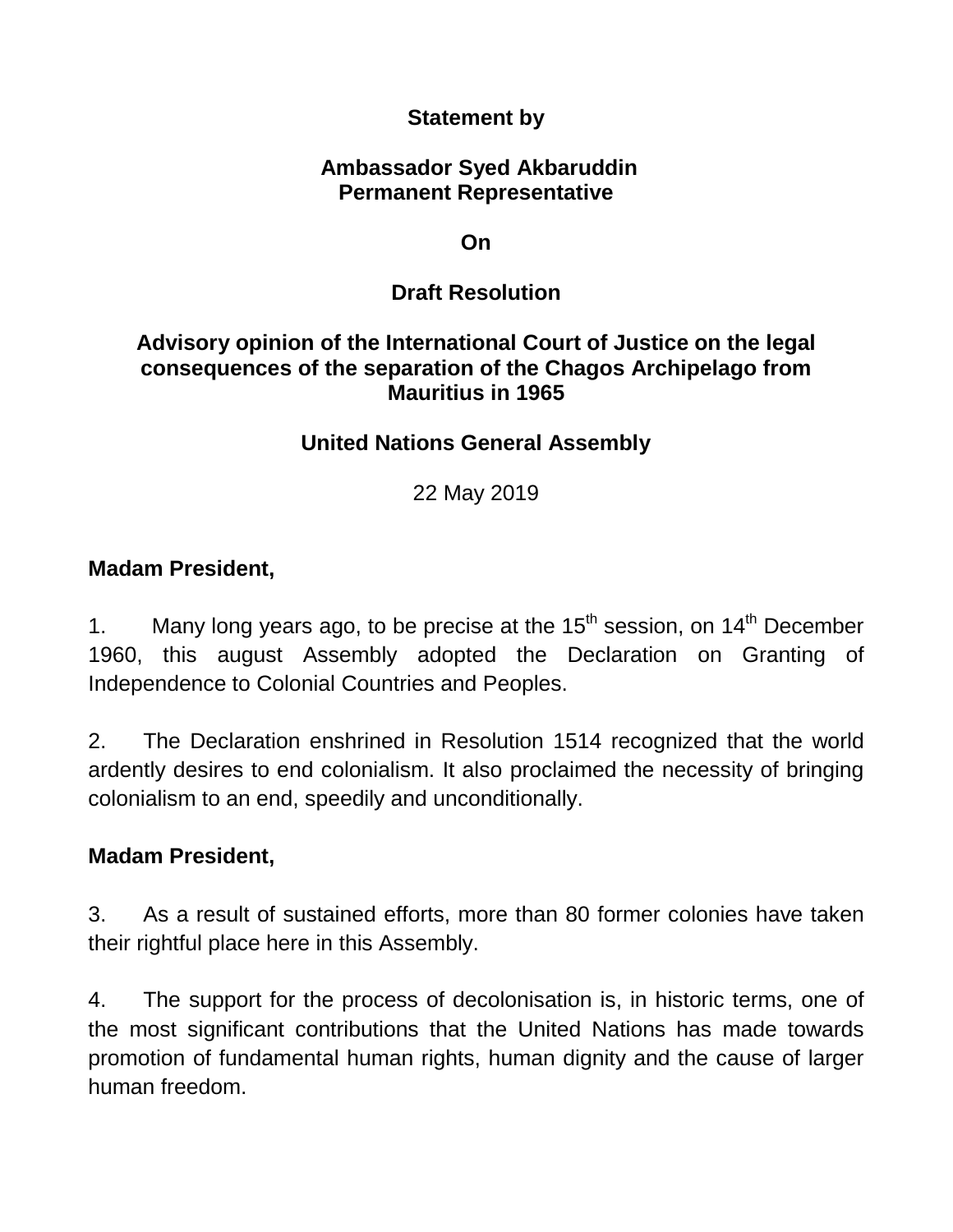5*.* However, here we are, nearly 59 years after adoption of Resolution 1514, being advised by the International Court of Justice, that having regard to international law, the process of decolonization of Mauritius was not lawfully completed when that country acceded to independence in 1968, following the separation of the Chagos Archipelago.

6. The highest international legal authority that can consider such issues has advised us that all Member States are under an obligation to cooperate with the United Nations in order to complete the decolonization of Mauritius.

7. As one of the few non-sovereign colonial territories to be a founding member of the United Nations, India, since its independence in 1947, has remained steadfast to the ideals of decolonization.

8. India was a co-sponsor of the landmark 1960 Declaration on the Granting of Independence to Colonial Countries and Peoples, which proclaimed the need to unconditionally end colonialism in all its forms and manifestations. India was elected as the first chair of the Decolonization Committee (Committee of 24), in 1962, that was established to monitor implementation of the 1960 Declaration and to make recommendations on its application.

9. The process of decolonisation that gathered momentum with India's own independence, still remains unfinished. We would like to see an early conclusion to this long-drawn process.

# **Madam President,**

10. We have heard a view that this may be a bilateral dispute. The ICJ's Opinion articulated in paragraphs 88 to 90 on this is unambiguously clear.

11. The ICJ held that the issues raised by the General Assembly's request to it are located in the broader frame of reference of decolonization.